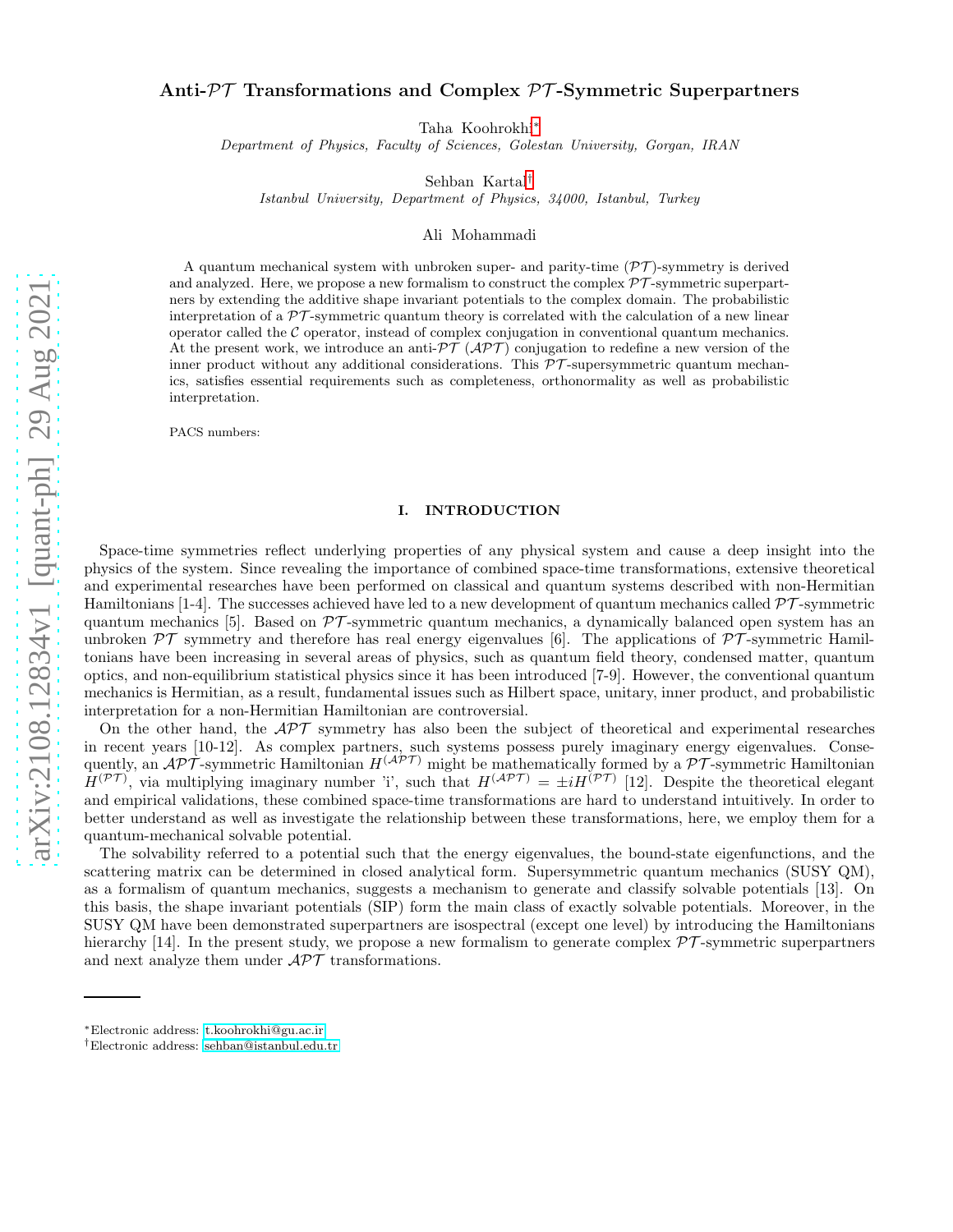### II. PT-SYMMETRIC SQUARE-WELL SUPERPARTNERS

The solutions of time independent of Schrödinger equation for ground state of the simplest one-dimensional problem in conventional quantum mechanics, i.e., particle in an infinite square-well, is known as,

$$
\begin{cases}\n\psi_{0c}(x) = A\sin(kx) \\
\psi_{0t}(x) = B\cos(kx),\n\end{cases} (1)
$$

where k is the wave number ( $\hbar = 2m = 1$ ). In SUSY QM, the nth-superpotential is defined as the logarithmic derivative of the nth ground state wave function [14],

$$
W_n(x) = -\frac{d}{dx} \ln \psi_0^{(n)}(x),
$$
\n(2)

where,  $n = 1, 2, 3, \dots$  Therefore, the superpotentials for the wave functions of the Eq. (1) are the cotangent (denoted by subscript "c") and the tangent (denoted by subscript "t") functions. Now, to extend the superpotentials to the complex domain, we add an arbitrary imaginary functions, linearly,

$$
\begin{cases}\nW_{1c}(x) = -k \cot(\alpha x) + if_{1c}(x) \\
W_{1t}(x) = k \tan(\alpha x) + if_{1t}(x).\n\end{cases}
$$
\n(3)

According to the SUSY QM, the partner potentials are obtained by [14],

$$
\begin{cases} V_n(x) = W_n^2(x) - W_n'(x) + E_0^{(n)} \\ V_{n+1}(x) = W_n^2(x) + W_n'(x) + E_0^{(n)} . \end{cases}
$$
\n(4)

For  $n = 1$  and due to unbroken SUSY,  $E_0^{(1)} = 0$ , by putting the superpotentials  $W_{1c}(x)$  and  $W_{1t}(x)$  to Eq. (4), we get for cotangent and tangent functions, respectively,

$$
\begin{cases}\nV_{1c}(x) = k(k-\alpha)\csc^{2}(\alpha x) - k^{2} - f_{1c}^{2}(x) + i\left[-f_{1c}'(x) - 2k\cot(\alpha x)f_{1c}(x)\right] \\
V_{2c}(x) = k(k+\alpha)\csc^{2}(\alpha x) - k^{2} - f_{1c}^{2}(x) + i\left[f_{1c}'(x) - 2k\cot(\alpha x)f_{c}(x)\right],\n\end{cases}
$$
\n(5)

and,

$$
\begin{cases}\nV_{1t}(x) = k(k - \alpha)\sec^{2}(\alpha x) - k^{2} - f_{1t}^{2}(x) + i[-f_{1t}'(x) + 2k\tan(\alpha x)f_{1t}(x)] \\
V_{2t}(x) = k(k + \alpha)\sec^{2}(\alpha x) - k^{2} - f_{1t}^{2}(x) + i[f_{1t}'(x) + 2k\tan(\alpha x)f_{1t}(x)],\n\end{cases}
$$
\n(6)

If the  $V_1$  and  $V_2$  potentials are similar in shape and differ only in the parameters that appear in them, then they are said to shape invariant. The remainder that is defined as  $R_1 = V_2(k, x) - V_1(k + \alpha, x)$ , equals with,

$$
\begin{cases}\nR_{1c} = \alpha(\alpha + 2k) + i2 \left[ f'_{1c}(x) + \alpha \cot(\alpha x) f_{1c}(x) \right] \\
R_{1t} = \alpha(\alpha + 2k) + i2 \left[ f'_{1t}(x) - \alpha \tan(\alpha x) f_{1t}(x) \right],\n\end{cases} (7)
$$

Accordingly, partner potentials are shape invariant only if the bracket terms of the remainders to be zero. As a result, the functions  $f_{1c}(x)$  and  $f_{1t}(x)$  are determined by this constraint as,

$$
\begin{cases}\nf_{1c}(x) = q \csc(\alpha x) \\
f_{1t}(x) = q \sec(\alpha x),\n\end{cases}
$$
\n(8)

where q is an arbitrary constant. By setting the  $\alpha = k$ , the superpotentials are gained as,

$$
\begin{cases}\nW_{1c}(x) = -k \cot(kx) + \mathrm{i}q \csc(kx) \\
W_{1t}(x) = k \tan(kx) + \mathrm{i}q \sec(kx),\n\end{cases} \tag{9}
$$

The real and imaginary terms  $W_{1cr}$  ( $W_{1tr}$ ) and  $W_{1ci}$  ( $W_{1ti}$ ) are plotted Fig. (1), for typically values  $q = 2$  and  $k = 1$ . Proportionally, the complex partner potentials are,

$$
\begin{cases}\nV_{1c}(x) = -q^2 \csc^2(kx) - k^2 - iqk \cot(kx) \csc(kx) \\
V_{2c}(x) = (2k^2 - q^2) \csc^2(kx) - k^2 - i3qk \cot(kx) \csc(kx),\n\end{cases}
$$
\n(10)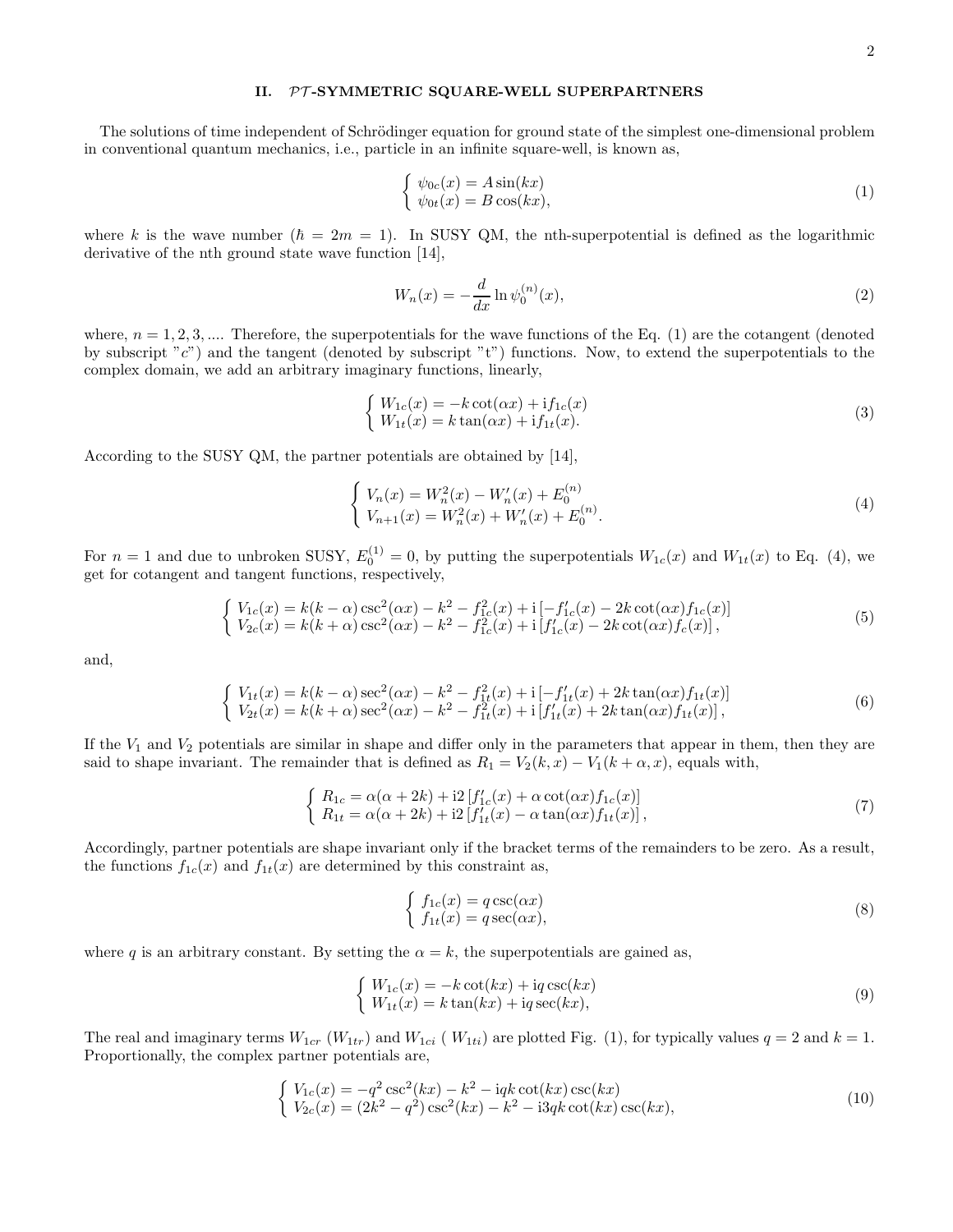and,

$$
\begin{cases}\nV_{1t}(x) = -q^2 \sec^2(kx) - k^2 + iqk \tan(kx) \sec(kx) \\
V_{2t}(x) = (2k^2 - q^2) \sec^2(kx) - k^2 + i3qk \tan(kx) \sec(kx).\n\end{cases}
$$
\n(11)

The potentials  $V_1 = -1$   $(q = 0$  and  $k = 1)$  and real and imaginary parts  $V_{1cr}$   $(V_{1tr})$  and  $V_{1ci}$  ( $V_{1ti}$ ) are depicted in Fig. (2), and the Fig. (3) illustrates the potentials  $V_{2c}$   $(V_{2t})$   $(q = 0$  and  $k = 1)$  and real and imaginary parts  $V_{2cr}$  $(V_{2tr})$  and  $V_{2ci}$  ( $V_{2ti}$ ), for typically values  $q = 2$  and  $k = 1$ . Finally, The wave functions are obtained by replacing superpotentials  $(9)$  in Eq.  $(2)$  as,

$$
\begin{cases}\n\psi_{0c}^{(1)}(x) = A\sin(kx)\exp\left\{-i\frac{q}{k}\ln\left[\csc(kx) - \cot(kx)\right]\right\} \\
\psi_{0t}^{(1)}(x) = B\cos(kx)\exp\left\{-i\frac{q}{k}\ln\left[\sec(kx) + \tan(kx)\right]\right\},\n\end{cases}
$$
\n(12)

The coefficients A and B are determined by relevant boundary conditions and normalization.

## III. ENERGY EIGENVALUES AND EIGENFUNCTIONS

Now consider an infinite square-well in one dimension with length  $L = \pi$  in which a particle moves in the range  $-\pi/2 \le L \le \pi/2$ . The boundary conditions,

$$
\psi(-\pi/2) = \psi(\pi/2) = 0,\tag{13}
$$

imply that,

$$
k_n = n + 1 \tag{14}
$$

where  $n = 0, 1, 2, \dots$ . As a result, the remainders (7) are,

$$
R_{nt} = R_{nc} = (2n+1)k_n^2,
$$
\n(15)

and according the unbroken SUSY,  $E_0^{(1)} = 0$ , the energy spectrum is,

$$
E_n^{(1)} = k_n^2 - 1 = n(n+2) \; ; \; E_n^{(1)} = E_0^{(n+1)} \tag{16}
$$

The Hamiltonian hierarchy yields nth superpotentials, potentials, and eigenfunctions, respectively as follow:

$$
\begin{cases}\nW_{nc}(x) = -nk_n \cot(k_n) + \mathrm{i}q \csc(k_n x) \\
W_{nt}(x) = nk_n \tan(k_n x) + \mathrm{i}q \sec(k_n x),\n\end{cases} \tag{17}
$$

$$
\begin{cases}\nV_{nc}(x) = \left[n(n-1)k_n^2 - q^2\right] \csc^2(k_n x) - k_n^2 - i(2n-1)qk_n \cot(k_n x) \csc(k_n x) \\
V_{nt}(x) = \left[n(n-1)k_n^2 - q^2\right] \sec^2(k_n x) - k_n^2 + i(2n-1)qk_n \tan(k_n x) \sec(k_n x).\n\end{cases} (18)
$$

and

$$
\begin{cases}\n\psi_{0c}^{(n)}(x) = A \sin^{n}(k_n x) \exp\left\{-i\frac{q}{k_n} \ln\left[\csc(k_n x) - \cot(k_n x)\right]\right\} \\
\psi_{0t}^{(n)}(x) = B \cos^{n}(k_n x) \exp\left\{-i\frac{q}{k_n} \ln\left[\sec(k_n x) + \tan(k_n x)\right]\right\},\n\end{cases}
$$
\n(19)

If we set  $q = 0$ , these complex quantities become the known real form. So we can interpret that known real potentials are, in fact, particular cases of complex potentials, when the imaginary terms are zero.

# IV. PT AND APT TRANSFORMATIONS

The  $\mathcal{PT}$ -symmetry requires that the potential under the following transformations be symmetric [1]:

$$
\begin{cases} x \to -x \\ i \to -i \end{cases} \tag{20}
$$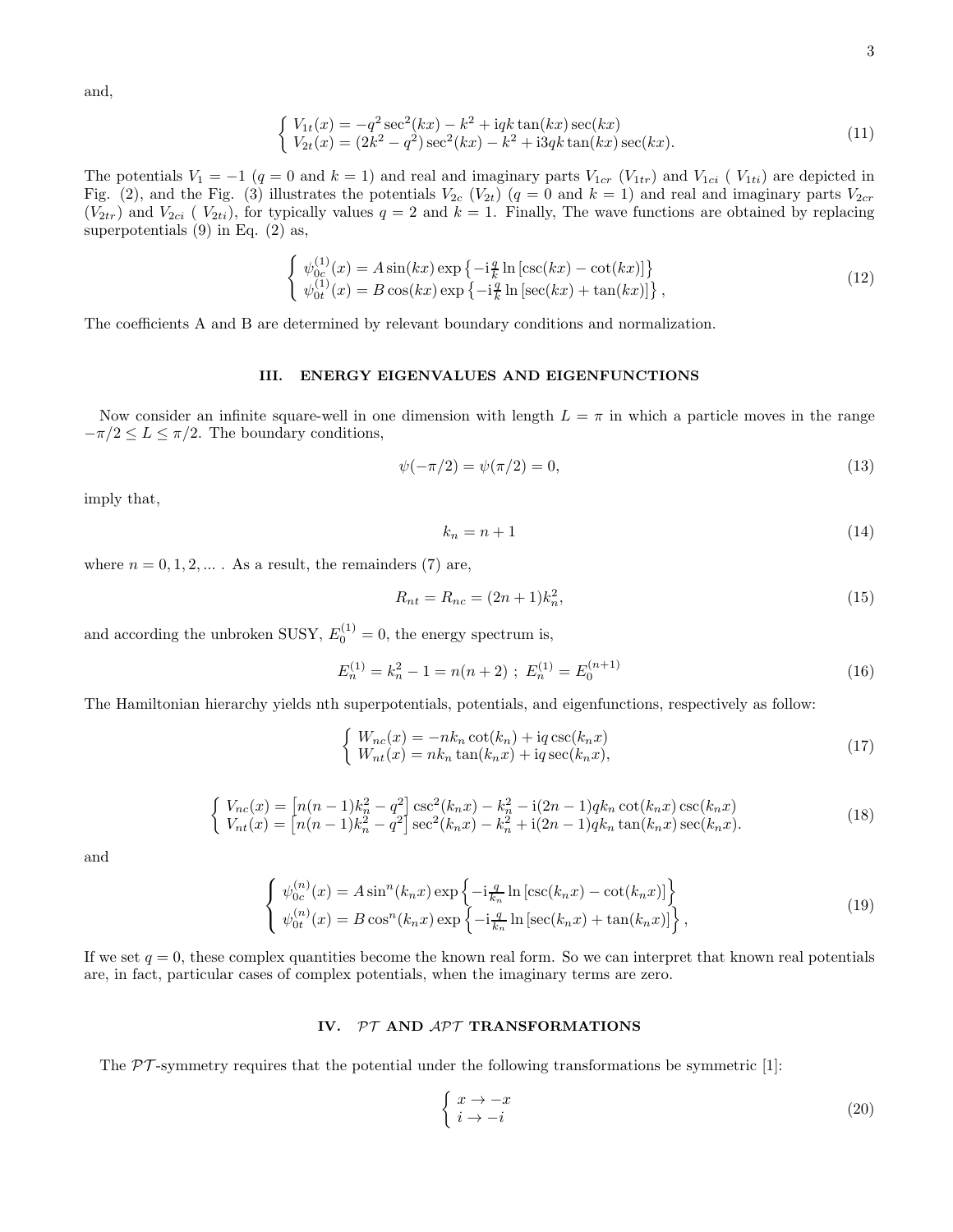Consequently, the real  $V_r(x)$  and imaginary  $V_i(x)$  terms of the potential must be even and odd functions of x, respectively,

$$
V^{\mathcal{PT}}(x) = V(x) = V_r^{even}(x) + iV_i^{odd}(x),\tag{21}
$$

Fig. (2) shows that the potentials  $V_{1tr}$  and  $V_{1ti}$  and also Fig. (3) illustrates that  $V_{2tr}$  and  $V_{2ti}$  satisfy these conditions (preserve  $\mathcal{PT}$  symmetry). These complex  $\mathcal{PT}$ -symmetric superpartners are isospectrum with infinite square-well (except ground states). Therefore, only the tangent wave functions  $\psi_{0t}^{(n)}(kx)$ , corresponding to the bound states. If we shift the width of the well from the range  $-\pi/2 \leq L \leq \pi/2$  to the range  $0 \leq L \leq \pi$ , we have to replace the tangent with the cotangent functions in order that invariance is preserved under the  $\mathcal{PT}$  transformations.

However, the superpotential  $W_{1t}(x)$  have anti-symmetric features, in the sense that the real  $W_{1tr}(x)$  and imaginary  $W_{1ti}(x)$  terms of the superpotential are odd and even functions, respectively (see Fig. (1)). Therefore, we can conclude that a  $\mathcal{PT}$ -symmetric potential is produced by a  $\mathcal{APT}$ -symmetric superpotential,

$$
W_{1t}^{\mathcal{APT}}(x) = W_{1t}(x) = W_{1tr}^{odd}(x) + iW_{1ti}^{even}(x), \tag{22}
$$

This is due to the change in the sign of the first spatial derivative, under  $\mathcal{APT}$  transformations. Moreover, to preserve the potential algebra in SUSY-QM formalism, it is necessary the  $\mathcal{APT}$  conjugation be similar to the complex conjugation on this operator,

$$
\begin{cases} \left(\frac{d}{dx}\right)^{\mathcal{APT}} \to -\frac{d}{dx} \\ \left(\frac{d}{dx}\right)^{\dagger} \to -\frac{d}{dx} \end{cases} \tag{23}
$$

The same argument also can be applied to integration. This is because each derivative or integration operation can exchange the odd and even properties of a function. Now, by examining the complex and  $\mathcal{APT}$  conjugations on the ladder operators, we have,

$$
\begin{cases}\nA_{1t} = \frac{d}{dx} + W_{1t}(x) = \frac{d}{dx} + W_{1tr}(x) + iW_{1ti}(x) \\
A_{1t}^{APT} = -\frac{d}{dx} + W_{1t}^{APT}(x) = -\frac{d}{dx} + W_{1tr}(x) + iW_{1ti}(x) \\
A_{1t}^{\dagger} = -\frac{d}{dx} + W_{1t}^{\dagger}(x) = -\frac{d}{dx} + W_{1tr}(x) - iW_{1ti}(x)\n\end{cases} (24)
$$

we see that the complex conjugation operator fails past section algebra because it changes the sign of superpotential imaginary term. Therefore, this mathematical operator is not longer applicable for a  $\mathcal{PT}$ -supersymmetric quantum theory.

#### V. CONCLUSION

In SUSY QM, a ground state wave function can be written in a general form [14],

$$
\psi_0^{(n)}(x) = N \exp\{-f_n(x)\},\tag{25}
$$

where function  $f_n(x)$  is obtained by integrating superpotential,

$$
f_n(x) = \int W_n(x)dx,\tag{26}
$$

According to past section arguments, in a  $\mathcal{PT}$ -supersymmetric system,  $f_n(x)$  and  $W_n(x)$  should be  $\mathcal{PT}$ - and  $\mathcal{APT}$ symmetric, respectively,

$$
\begin{cases}\n[f_n(x)]^{\mathcal{PT}} = f_n(x) = f_{nr}^{even}(x) + if_{ni}^{odd}(x) \\
[W_n(x)]^{\mathcal{APT}} = W_n(x) = W_{nr}^{odd}(x) + iW_{ni}^{even}(x)\n\end{cases}
$$
\n(27)

With respect to SUSY QM formalism, we know that supersymmetric eigenfunctions consist of a complete set and are orthonormal. Obviously, the  $\mathcal{PT}$ -supersymmetric eigenfunctions (20) posse also these properties. However, the coordinate-space inner product needs to redefine in such a way that the complex conjugation is replaced by the  $\mathcal{APT}$ conjugation as,

$$
(\phi, \psi) = \int \left[\phi(x)\right]^{A\mathcal{PT}} \psi(x) dx,\tag{28}
$$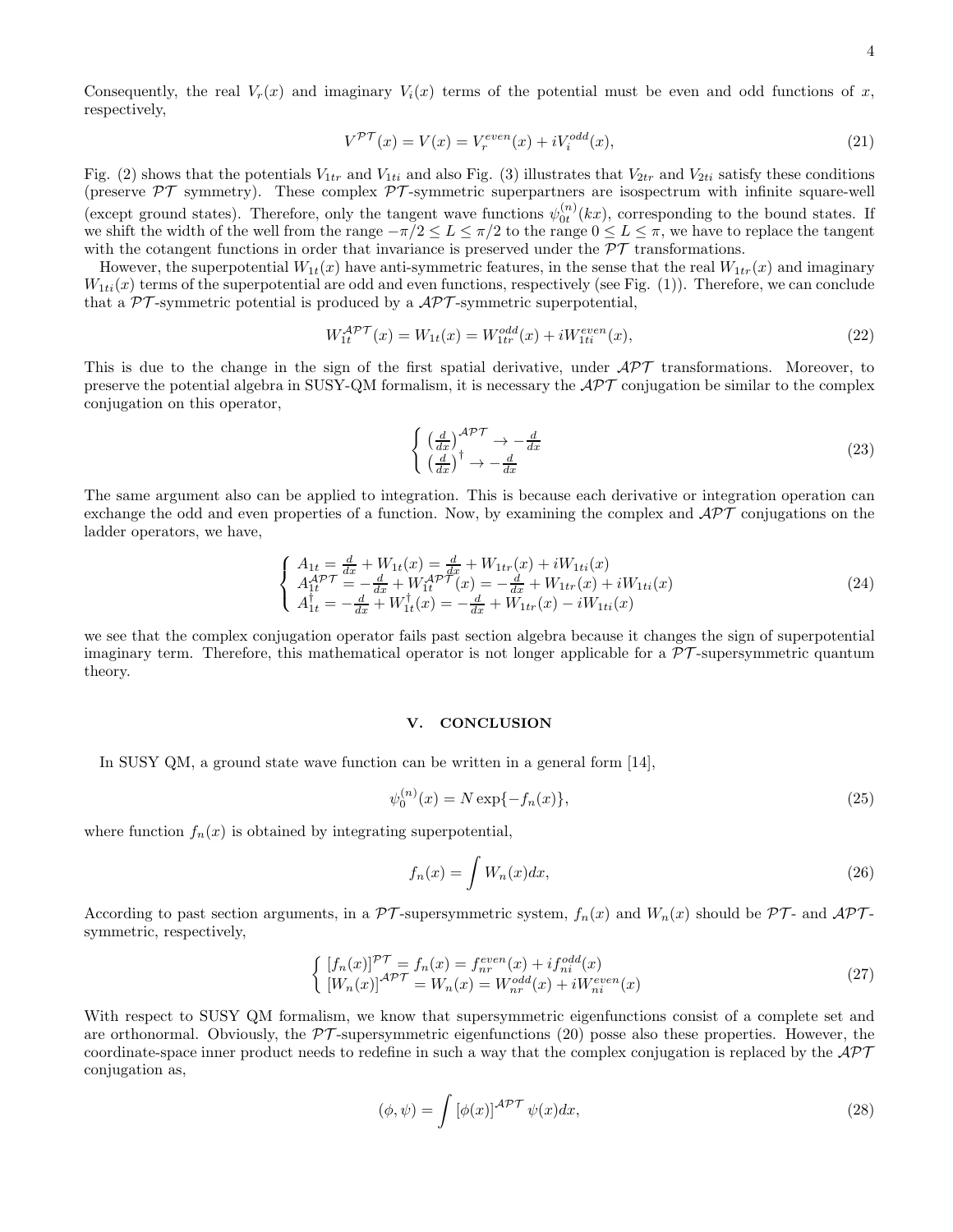As a consequence, orthonormality reads,

$$
(\psi_0^{(m)}, \psi_0^{(n)}) = \int [\psi_0^{(m)}(x)]^{A\mathcal{PT}} \psi_0^{(n)}(x) dx = \delta_{m,n},
$$
\n(29)

and thus, the normalization constant is obtained by,

$$
N = \frac{1}{\sqrt{\int \exp\{-2f_{nr}^{even}(x)\}dx}},\tag{30}
$$

The  $\mathcal{APT}$  transformations and symmetry are analyzed for a  $\mathcal{PT}$ -supersymmetric (both  $\mathcal{PT}$  and SUSY are unbroken) quantum system. However, the  $\mathcal{APT}$  transformations are less intuitive than  $\mathcal{PT}$  so we can not exhibit its effect on individual quantities similar to Eq. (21). In combined situations with imaginary number 'i', a typical function  $ig(x)$ is  $PT$ -symmetric if be odd, and is  $\mathcal{APT}$ -symmetric if be even function of x,

$$
\begin{cases}\n[ig^{odd}(x)]^{APT} = -ig^{odd}(x) \\
[ig^{even}(x)]^{APT} = ig^{even}(x)\n\end{cases} \tag{31}
$$

From Eq. (24) we conclude that the first-order differential operators, named the ladder operators, should be redefined by  $\mathcal{APT}$  conjugation as,

$$
\begin{cases}\nA = \frac{d}{dx} + W(x) = \frac{d}{dx} + W_r(x) + iW_i(x) \\
A^{AP} = -\frac{d}{dx} + W(x) = -\frac{d}{dx} + W_r(x) + iW_i(x)\n\end{cases} (32)
$$

accordingly Hamiltonian superpartners are defined as follows:

$$
\begin{cases}\nH_1 = A^{\mathcal{APT}}A \\
H_2 = AA^{\mathcal{APT}}\n\end{cases}
$$
\n(33)

so that  $H_2^{\mathcal{APT}} = H_1$ . Therefore, the mathematical structure of PT-SUSY QM is as same as SUSY QM, with difference that  $\mathcal{A}\mathcal{P}\mathcal{T}$  conjugation exchange with complex conjugation.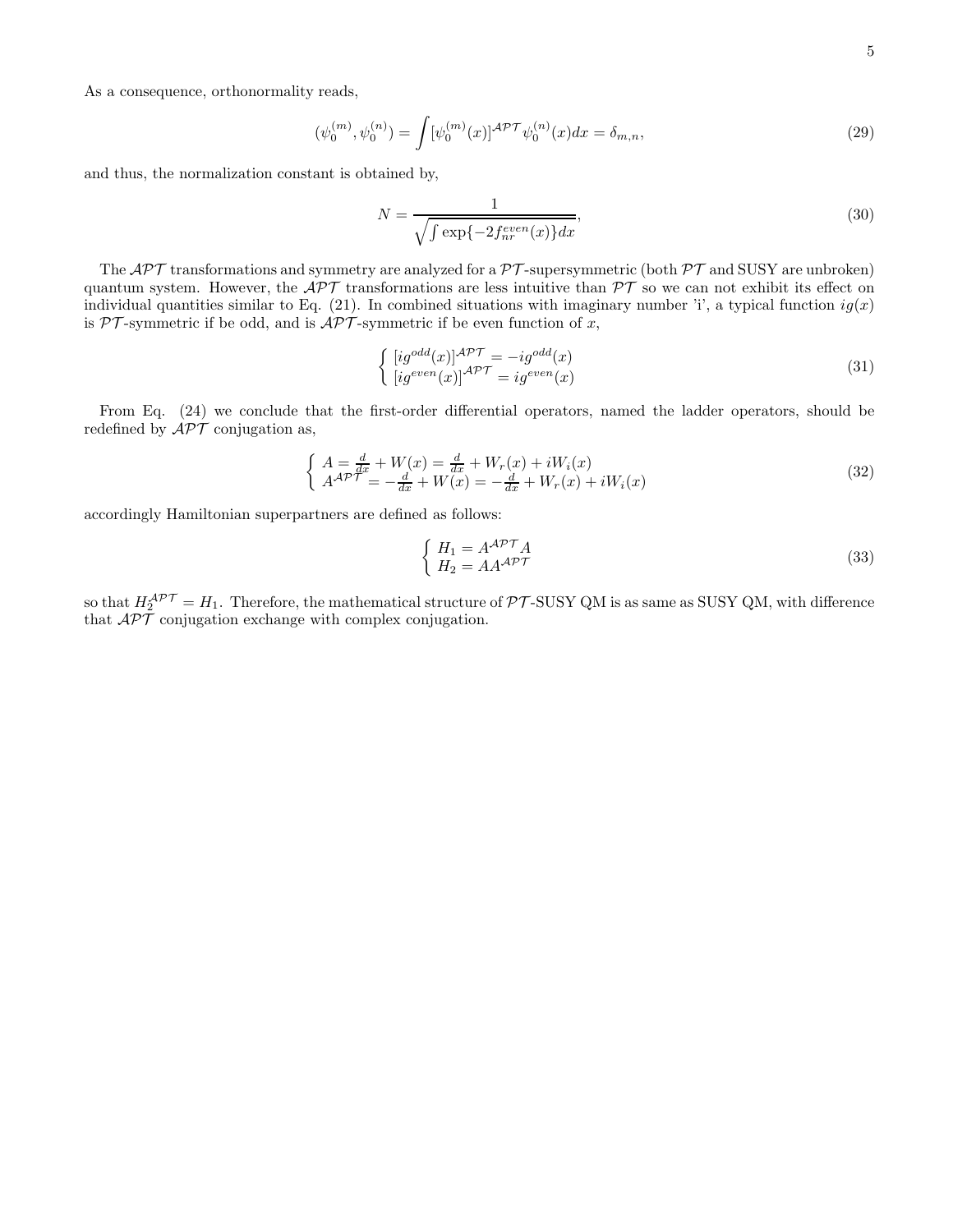

FIG. 1: The real and imaginary terms  $W_{1cr}$  ( $W_{1tr}$ ) and  $W_{1ci}$  ( $W_{1ti}$ ), for typically values  $q = 2$  and  $k = 1$ .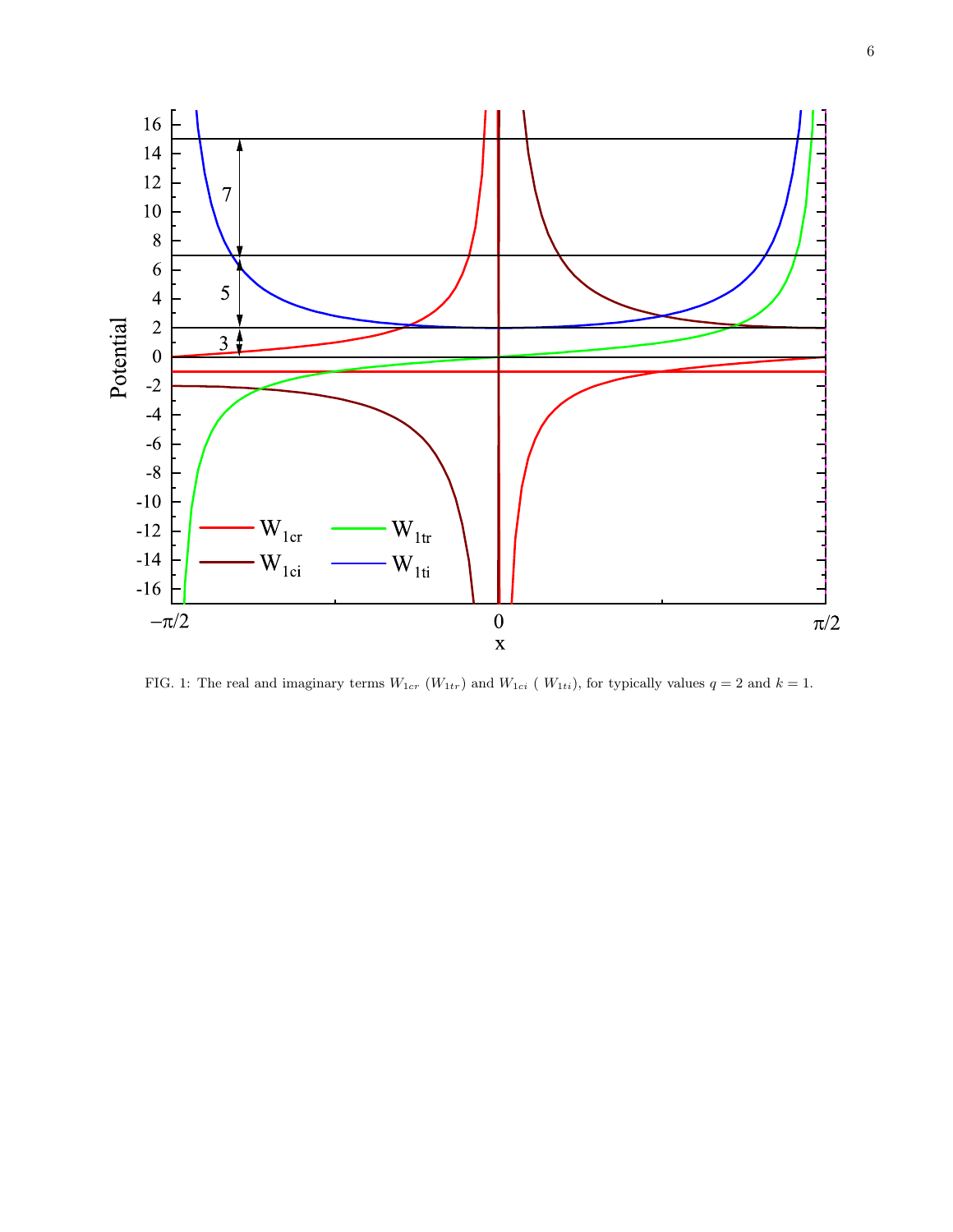

FIG. 2: The square-well  $V_1 = -1$  and real and imaginary terms  $V_{1cr}$  ( $V_{1tr}$ ) and  $V_{1ci}$  ( $V_{1ti}$ ), for typically values  $q = 2$  and  $k = 1$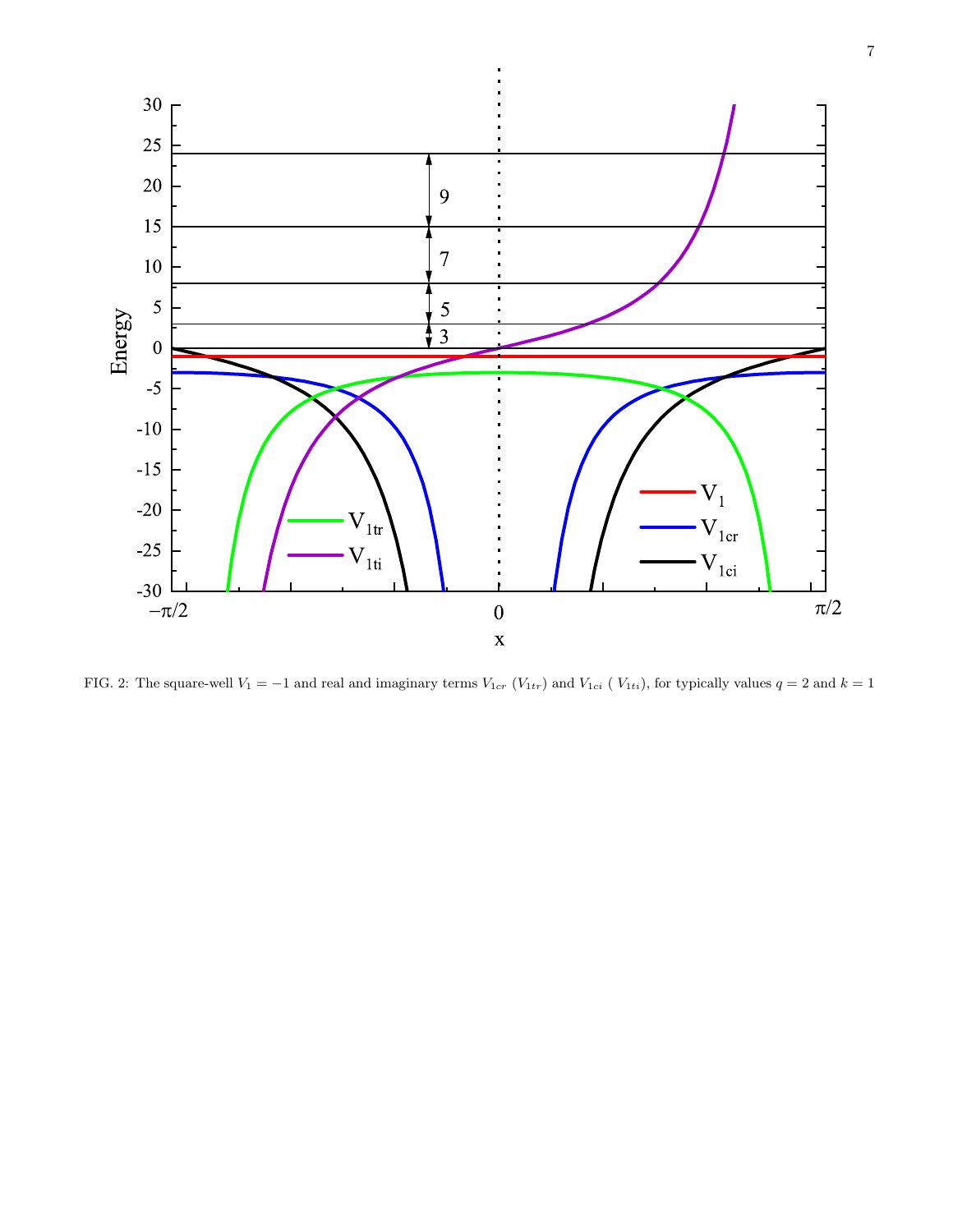

FIG. 3: The potentials  $V_{2c}$  ( $V_{2t}$ ) ( $q = 0$  and  $k = 1$ ) and real and imaginary terms  $V_{2cr}$  ( $V_{2tr}$ ) and  $V_{2ci}$  ( $V_{2ti}$ ).